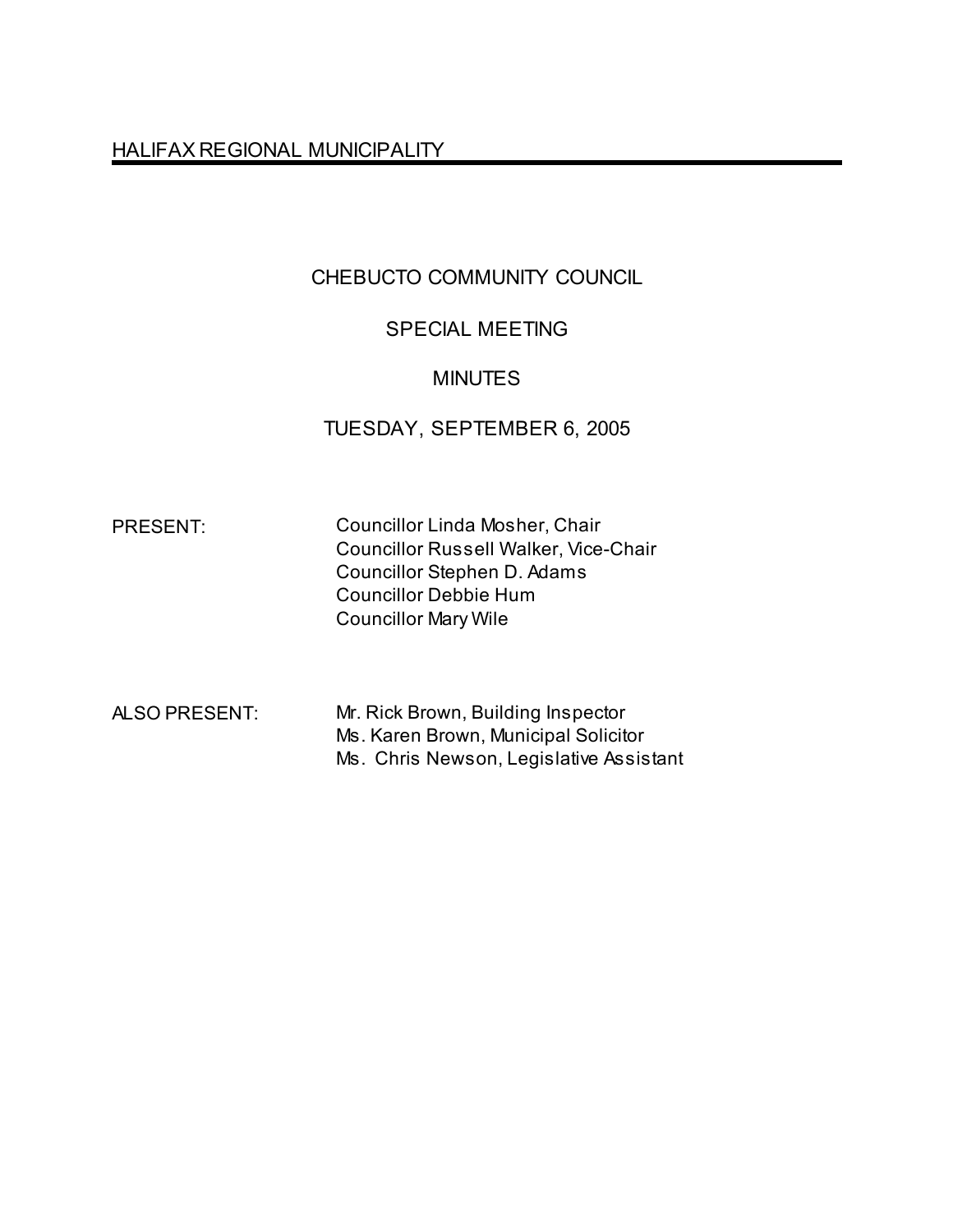## **TABLE OF CONTENTS**

| 2.             |     |                                                                                                                   |
|----------------|-----|-------------------------------------------------------------------------------------------------------------------|
| 3 <sub>1</sub> |     |                                                                                                                   |
|                |     | 3.1.1 Fence Permit Application - #72024 - 5 Feldspar Crescent, Halifax <sup>8</sup>                               |
| 4.             |     |                                                                                                                   |
|                | 4.1 | Staff Report: Case 00738: Amendments to the Bedford South and<br>Wentworth Secondary Planning Strategies (SPS)  4 |
| 5.             |     |                                                                                                                   |
| 6.             |     |                                                                                                                   |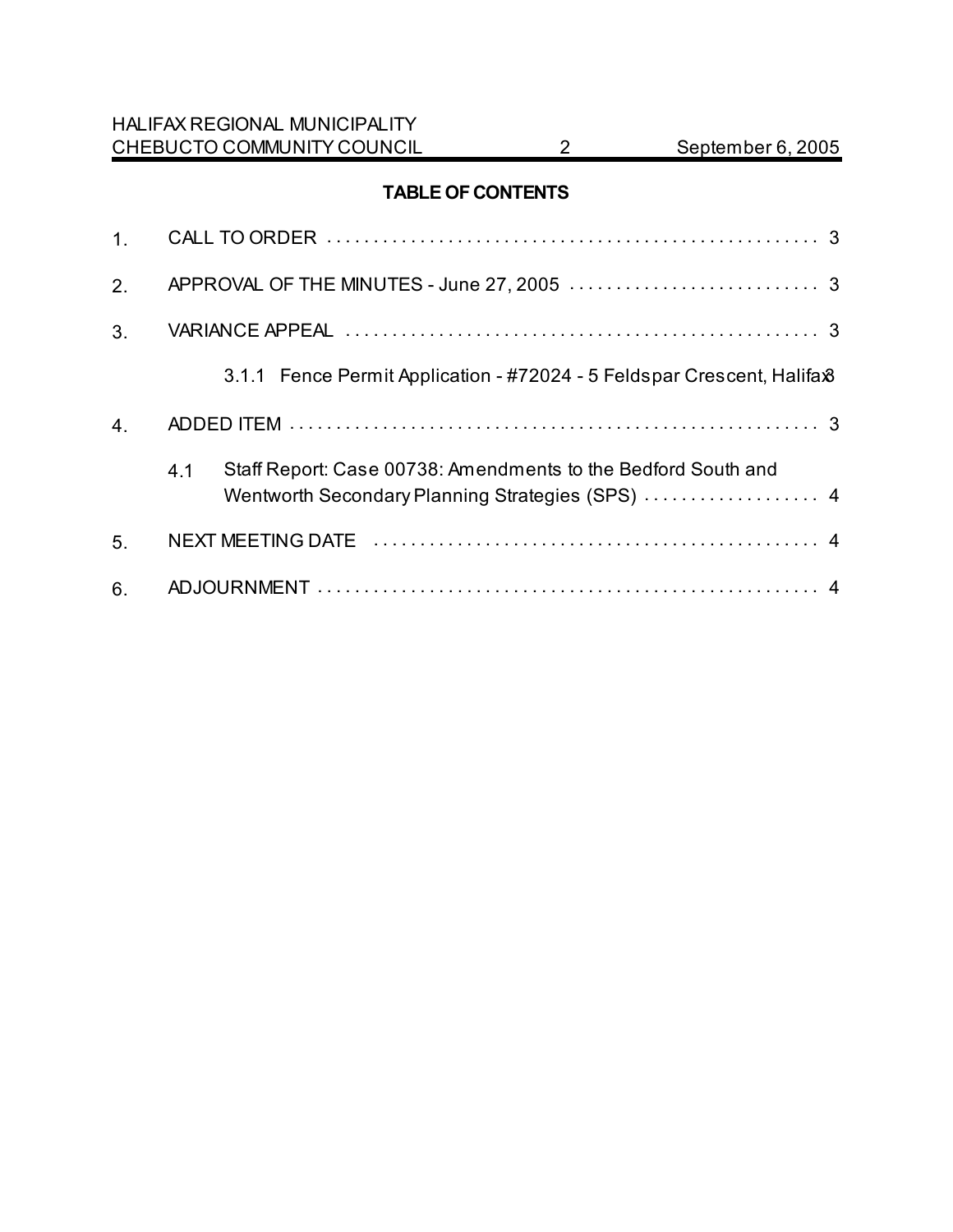## **1. CALL TO ORDER**

The Chair called the meeting to order at 12:00 pm in the Trophy Room,  $2^{nd}$  Floor, City Hall, 1841 Argyle Street, Halifax, NS.

Added Item: Case 00738: Amendments to the Bedford South and Wentworth Secondary Planning Strategies (SPS)

#### **MOVED BY Councillor Adams, seconded by Councillor Wile that the agenda be approved as amended. MOTION PUT AND PASSED UNANIMOUSLY.**

## **2. APPROVAL OF THE MINUTES** - June 27, 2005

**MOVED BY Councillor Wile, seconded by Councillor Adams that the minutes of June 27, 2005 be approved as circulated. MOTION PUT AND PASSED.**

#### **3. VARIANCE APPEAL**

- 3.1 Fence Permit Application # 72024 5 Feldspar Crescent, Halifax
- A staff report dated August 25, 2005 was before Community Council.
- A correspondence dated August 24, 2005 from Norma and Paul Sims was before Community Council.
- A corres pondence dated August 31, 2005 from Wendy Randell was before Community Council.

Mr. Rick Brown, Supervisor, Permits and Inspections, Planning and Development Services, presented the report.

#### *Councillor Hum arrived at 12:03 pm.*

Municipal Solicitor, Karen Brown, clarified for Councillor Mosher that Councillors must be in attendance for the public hearing portion in order to vote on the matter.

Councillor Mosher opened the Variance Hearing, calling for any speakers for or against the variance. Upon calling for the third time for any speakers for or against the variance, and hearing none, the Variance Hearing was closed.

## **MOVED BY Councillor Adams, seconded by Councillor Wile that Chebucto Community Council approve permit application #72024 for a fence in excess of 6.5 feet at 5**